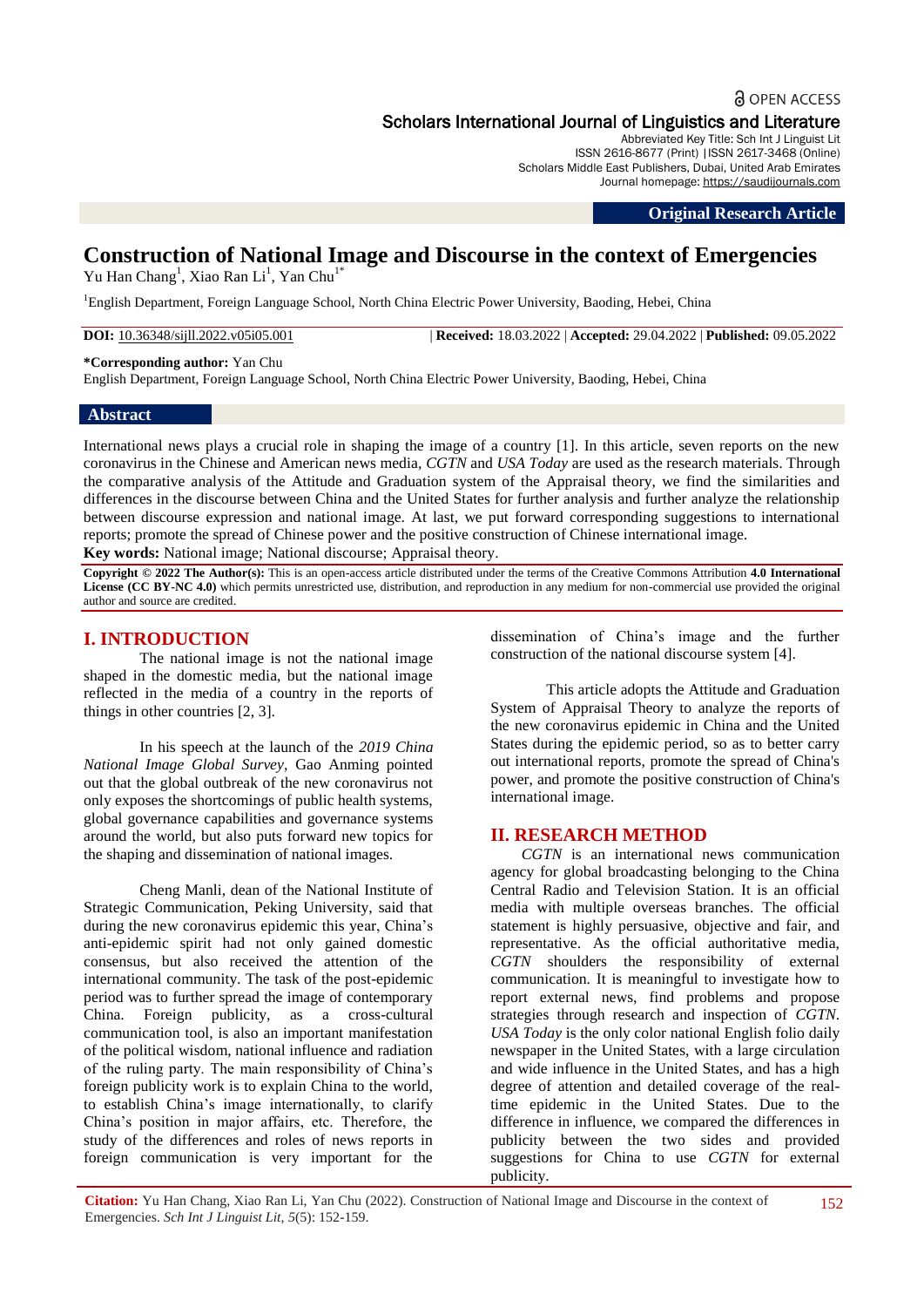## **III. COMPARATIVE ANALYSIS**

#### **1. Appraisal theory**

In functional linguistics, language is regarded as a system of meaning, the form in which meaning is realized, and the study of how speakers use particular language to perform corresponding activities and behaviors, and how meaning is realized through language is the focus of research.

The Appraisal theory proposed by Martin, James and his colleagues in the 1990s is to study the appraisal resources in discourse from the perspective of vocabulary, that is, to study the expression of emotion in discourse, indicating value, negotiating social relations and the vocabulary of alliance readers. Appraisal theory includes three subsystems: Attitude, Engagement and Graduation.

Like systemic functional grammar, Appraisal theory has broad application prospects. Through the analysis of appraisal resources in discourse, listeners or readers can better understand the attitude and negotiation skills of speakers or authors, so as to make wise judgments on the ideology and values contained in the discourse and make reasonable choices in the multivoiced information age [5]. Therefore, the usage of Appraisal theory for comparative analysis can effectively show the speaker's application of discourse, so as to better promote foreign publicity.

#### **2. Comparative analysis of** *CGTN* **and** *USA Today* **on news reports of novel coronavirus pneumonia**

#### **2.1. Attitude system analysis**

Attitude refers to the judgment and appreciation of human behavior, text or process, and phenomena after psychological influence. The system is divided into three subsystems: affect system, judgment system and appreciation system the affect system is the center of the whole attitude system, from which the judgment system and the appreciation system are derived [6]. We select the affect system and the graduation system in the attitude system for analysis.

#### **2.1.1 Affect system**

Affective meaning has two meanings: positive and negative. Positive quality words always express positive meaning; negative quality words always express negative meaning. Emotion belongs to the category of reaction in psychology, which is the reaction to behavior, text or process and phenomenon. The system is divided into three cases, namely "Affect as quality", "Affect as process"and "Affect as comment" [7].

#### **Analysis by** *CGTN* **report**

Example 1: *Since the outbreak began in late December 2019, thousands of female workers performing different jobs have been devoted to the battle against COVID- 19 in China, fighting alongside their male peers to save the infected* [8].

The word "devoted" in the passage belongs to the quality affect in the affect system. Devote is a positive term designed to show that since the outbreak of the pandemic, women workers in various industries in China have been committed to fighting alongside male workers in the fight against the COVID-19 pandemic. The author believes that in different fields they also have the same strength and spiritual qualities as men, and wants to call on the society to pay more attention to female workers during the anti-epidemic period through this report.

Example 2: *On January 28, Xi Jinping told visiting World Health Organization (WHO) Director-General Tedros Adhanom Ghebreyesus that China has full confidence and capability to win the battle against the disease and the Chinese government has released information about the epidemic in a timely, open, The Chinese government has released information about the epidemic in a timely, open, transparent and responsible manner, and responded actively to concerns of all sides*  [9].

The "full confidence and capability" and "released, responded" in the selection belong to the process affect in the affect system. The words "released, responded" are part of the behavior process and "full confidence and capability" are part of the psychological process. It highlights the national leader Xi Jinping"s will to win the fight against epidemics and the correctness of the decision of the Chinese government to timely release epidemic-related information. Among them, "actively" belongs to the commentary affect, which aims to highlight the efficiency and speed of the Chinese government's response.

#### **A comparative analysis** *USA Today* **reports**

Example 1: *But while the Chinese government undoubtedly knows more than the rest of us about the scope of the problem, it probably knows a lot less than it would like to about what is going on. People are often afraid to report bad news, because the government has a history of punishing those who do* [10].

"The Chinese government undoubtedly knows" in "undoubtedly belongs to the "mode" of the affect system, explaining how China knows the truth of the matter, and in an affirmative tone, China is the country that knows the truth about the novel coronavirus epidemic. "People are often afraid to report bad news" in the "afraid" is negative, the author believes that the Chinese people's response to reporting the reality of China's fight against the epidemic is "afraid", because China has a practice of severely punishing the people who spread "real" information, so the people's fear arises, confusing the difference between China's punishment of rumors and stifling citizens' freedom of speech, so that readers think that China is covering up the facts and erasing freedom.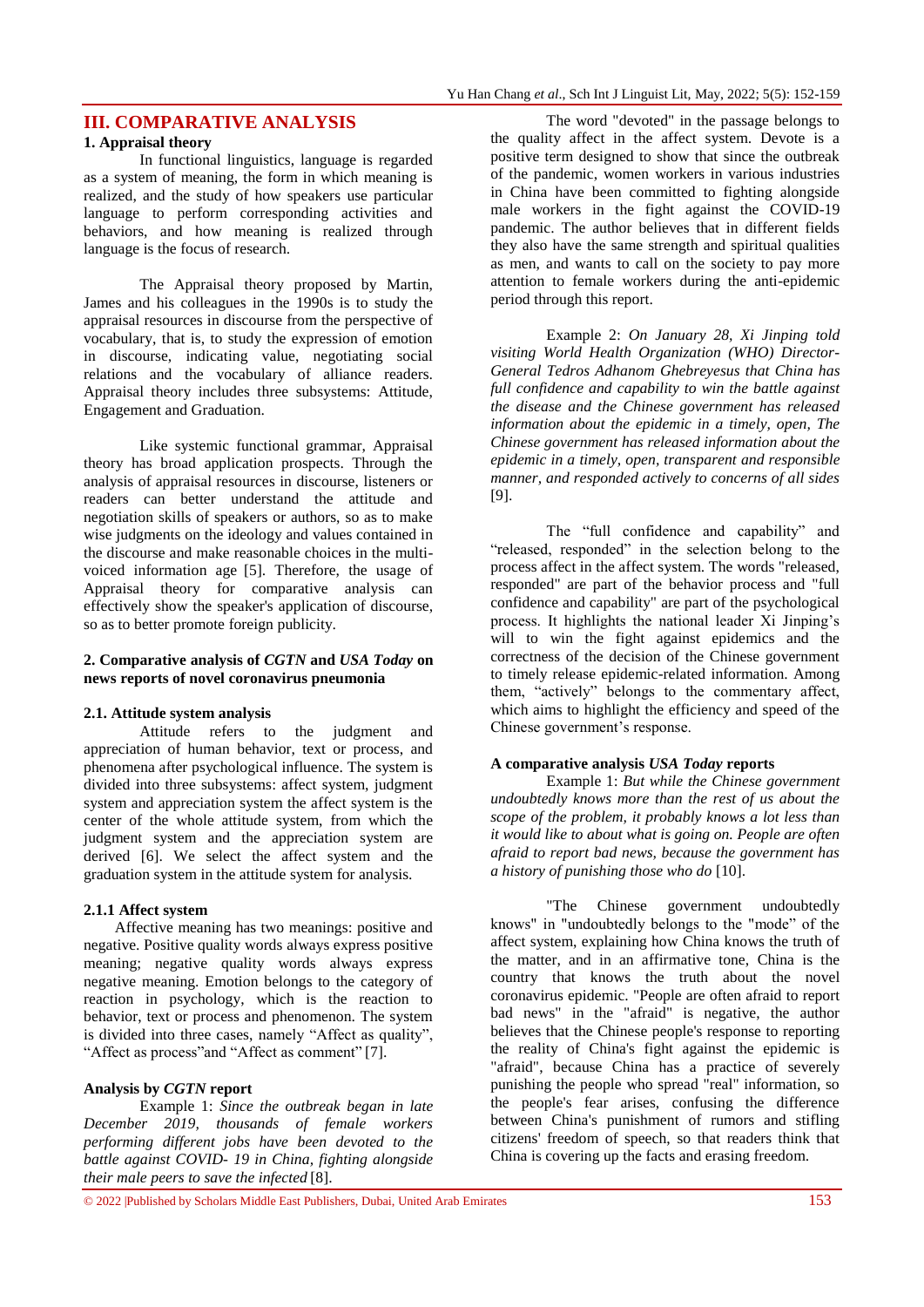Example 2*: Meanwhile, for the rest of us who know even less than the Chinese leadership, the question is just how bad this epidemic/pandemic is likely to get, as well, as Frankie Huang notes, we can't always trust what the Chinese are saying, But to the extent that we can see what they're doing, it looks like they're pretty scared* [11].

"It looks like they're pretty scared." In this clause, "pretty scared" is the word 'attribute' in the affect system. It attributes the attribute to the Chinese government and shapes a public negative image of China that is often very worried about the unknown secret.

#### **2.1.2 Judgement system**

Judgment systems are used to explain language users' emotional responses to behavior, text, or process and phenomena. Judgment system, as a resource to explain language phenomena, is used to explain the moral judgment made by language users according to ethics or morality (rules and regulations), such as whether it is in line with ethics, whether it is reliable and whether it is brave. Appreciation system, as a resource to explain language phenomena, is used to explain language users' appreciation of text or process and aesthetic character of phenomena [12].

#### **Analysis by** *CGTN* **report**

Example 1: *"China's efforts have bought the world time - even though those steps have come at greater cost to China itself," said WHO Director-General Dr. Tedros Adhanom Ghebreyesus*[13].

The selection quotes Dr. Tedros Adhanom Ghebreyesus, Director-General of the World Health Organization, for his evaluation of China 's epidemic prevention policy. With the positive judgment word "effort, bring, greater", he affirmed China"s efforts during the new coronavirus epidemic and emphasized the huge cost of China"s implementation of antiepidemic prevention and control measures.

Example 2: *The WHO has spoken highly of China's contribution to disease prevention and control* [14].

The positive meaning of "contribution" in the paragraph reflects the praise of WHO for China"s policy, and draws the conclusion that WHO highly evaluates China"s contribution to disease prevention and control.

#### **A comparative analysis** *USA Today* **reports**

Example 1: *Liu Lun, 32, who works for a Beijing construction company, said every employee in his firm has been tested for COVID-19, the disease caused by the new coronavirus. "With the help of big data we can defeat the virus again," he said, adding that he admired all the doctors and nurses who are* 

*once again getting busy "to overcome the difficulties*   $[15]$ .

In the interview discourse of Chinese citizens, the positive judgments words "admire, defeat, and overcome" are used to praise doctors "active treatment of patients" social behavior. The positive social value of this behavior is affirmed by praise, which makes the image of Chinese doctors' full efforts and active cooperation of social citizens jump on the paper and plays a positive role in the report.

Example 2: *But Xu Hejian, a spokesman for the Beijing government, warned Wednesday that the situation was "extremely severe," and that people "must fully grasp that epidemic containment in the capital is long-term, complex and arduous* [16]".

By intervening in the Beijing government spokesman's words to show the status quo of antiepidemic, using "warned" negative social judgment words, to criticize the relaxation of vigilance is contrary to the norms of anti-epidemic behavior, "extremely severe, long-term, complex, arduous" is the negative word of affect quality, expressing the status quo of antiepidemic is grim, "long-term, complex, arduous" with a difficult intensity of progressive, making mood fluctuations.

#### **2.1.3 Appreciation system.**

Appreciation system belongs to the category of aesthetics, which refers to the evaluation of texts or processes and phenomena, and also has positive and negative meanings. The system is formed around three aspects, namely reaction, composition and valuation [17].

#### **Analysis by** *CGTN* **report**

Example 1: *More backup of medical staff continued to arrive in the embattled provincial capital. An unprecedented rescue mission and nationwide battle against the epidemic began* [18].

*Since the epidemic broke out, China, under the guidance of President Xi, has gone all out to fight it, with the speed, intensity and coverage unprecedented in the world* [19].

Appreciation words such as "embattled, unprecedented" appear in the selected paragraph, reflecting the suddenness and uniqueness of the novel coronavirus pneumonia, the crisis of the city after the outbreak of the epidemic and the historicity of the epidemic prevention struggle. Among them, the word "embattled", which has a negative meaning, highlights the plight of cities invaded by the new coronavirus. The word "unprecedented", which has a positive meaning, shows the determination and grandness of the fight against epidemics, and shows China"s determination to win the fight against epidemics.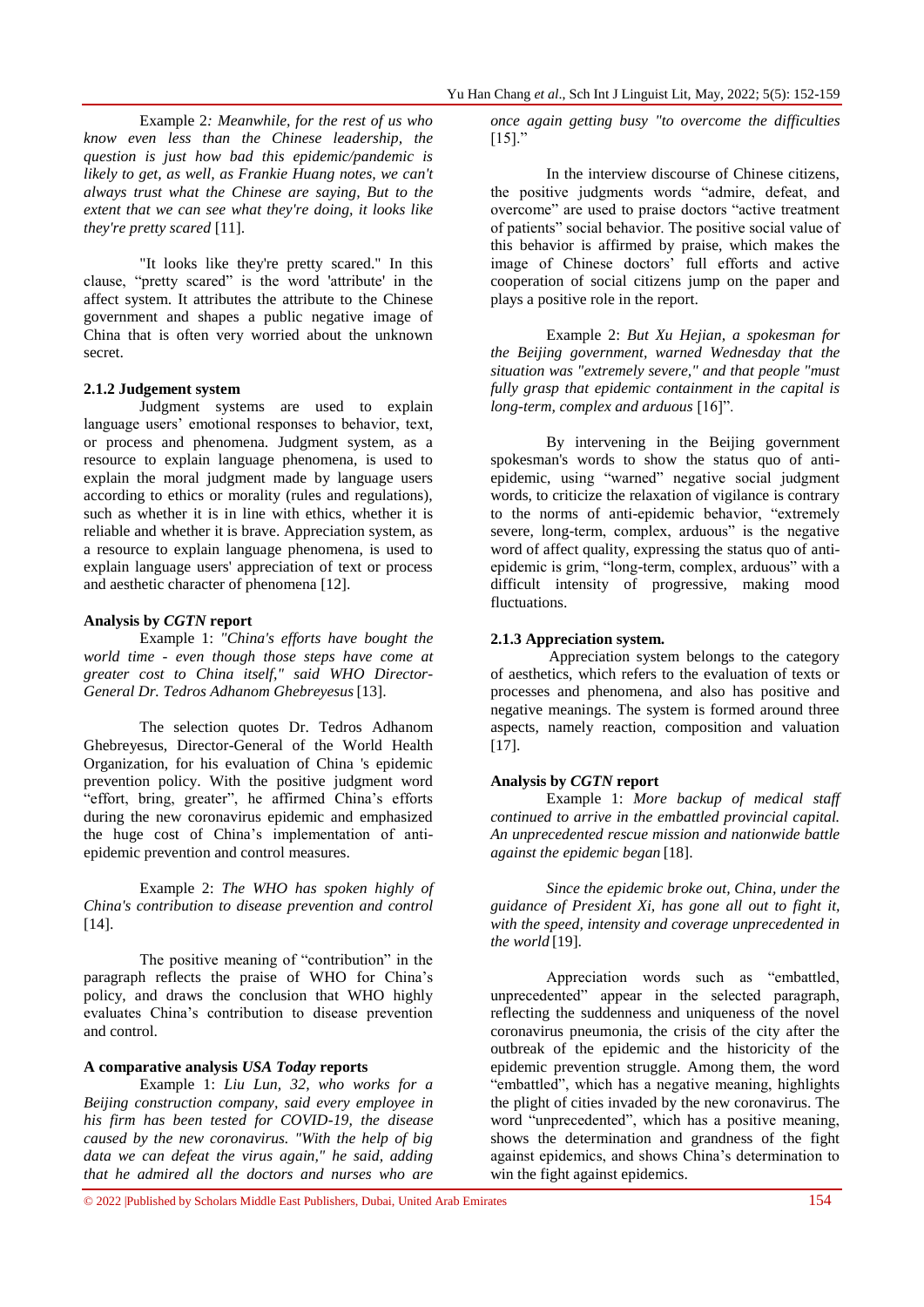#### **A comparative analysis** *USA Today* **reports**

*Example 1: As I write this, they have many millions under quarantine. This drastic step, taken at considerable expense to China's already sluggish economy, suggests something serious. At the same time though, China has been ignoring offers of help from the World Health Organization and the U.S. Centers for Disease Control and Prevention* [20].

Appreciation words such as "drastic, considerable, sluggish and serious" reflect the view of evaluators on China"s zero tolerance policy. Among them, "radical, considerable" is a branch of influence in response. Influence refers to the attractiveness of the text or process [21]. Value orientation words with negative meanings are used to evaluate the external attractiveness of the policy implementation process, and 'quality' affect words "sluggish" are used to show the economic situation of China at that time. As a prerequisite for the implementation of the policy and a description of the basic environment, the results of the implementation are evaluated by the sentiment word "serious", aiming to show the harmfulness and irrationality of China"s severe epidemic prevention policy.

#### **2.2 Graduation system**

Graduation system is a hierarchical resource for the degree of attitude engagement, including two subsystems: force and focus. Speaking power moderates the size of a graded range of attitudes, such as raise or lower. Focus is to classify attitudes that cannot be graded. Focus points sharp and soft [22].

There are two ways to express text attitude meaning: one is inscribe, which is expressed directly through attitude words; the other is invoke, which is indirectly expressed through various covert means. The specific way can be divided into three types: provoke refers to the author's attitude implied by lexical metaphor; flag means that the author uses graduation resources as a signal to imply the existence of reader"s attitude meaning; afford refers to the indirect attitude conveyed by the author using the evaluation potential of conceptual meaning. Flag are usually used to imply evaluation and appreciation [23].

While reporting, the author uses evaluative language as a signal to invite readers to share and agree with their views; when the author expects that there are different or even opposite views among the readers, he will use the corresponding language strategies to avoid conflicts and express ideas implicitly, so that readers naturally accept the author's views. In other words, "people go where they are expected by the guided word users without any awareness". This is also evident in the *USA Today* report [24]. This textual function is called the naturalization of the reader's reading position [25].

#### **Analysis by** *CGTN* **report**

Example 1: *Since the outbreak, the Chinese government has mobilized the entire country and adopted the most comprehensive, rigorous and thorough prevention and control measures*[26].

The usage of "the most, more than" as highvalue raise force words in the report confirms the comprehensiveness, strict and thoroughness of the government's prevention and control measures since the outbreak, highlighting China's confidence and determination to fight the new coronavirus.

Example 2: *Foreign Affairs Analyst Brian Becker also spoke highly of China's centralized governance model as "it has the ability to move resources," and has a very strong state sector and a public health sector that are able to determine the policies into the priorities*[27].

By using the raise force words in phrase "high, very strong" to emphasize the high appreciation of foreign affairs analyst Brian Becker for China"s centralized governance model, the paragraph highlights the safety of people"s lives and health and the stability of the social situation under the leadership of the Communist Party of China during the prevention and control of the epidemic; it highlights the superiority of Chinese political system in epidemic prevention and control.

Example 3: *With over 32,000 medical workers sent to aid Wuhan, nearly 200,000 pieces of relief materials allocated to assist Hubei, and the national "pairing-up " program in which more than a dozen of provincial-level areas across the country were paired up with cities in Hubei to provide support, China has made a China has made a swift and careful response to the COVID-19 outbreak* [28].

The passage provides objective reality based on official data to expound the fact that during the epidemic period, the whole country is united to fight the epidemic in an all-round way. The data are also the supporting evidence for the accuracy of the paragraph text and the paragraphs also take fuzzy quantitative expressions to highlight the Chinese government's attention to the new coronal epidemic and the rapid handling of decisions, so as to suggest to readers that the Chinese government is highly likely to quickly control the new coronal epidemic.

Example 4: "*Keeping in mind that people's interests are the highest priority in the current arduous battle of prevention and control against the Keeping in mind that people's interests are the highest priority in the current arduous battle of prevention and control against the outbreak of pneumonia caused by the novel coronavirus."-Xi Jinping* [29].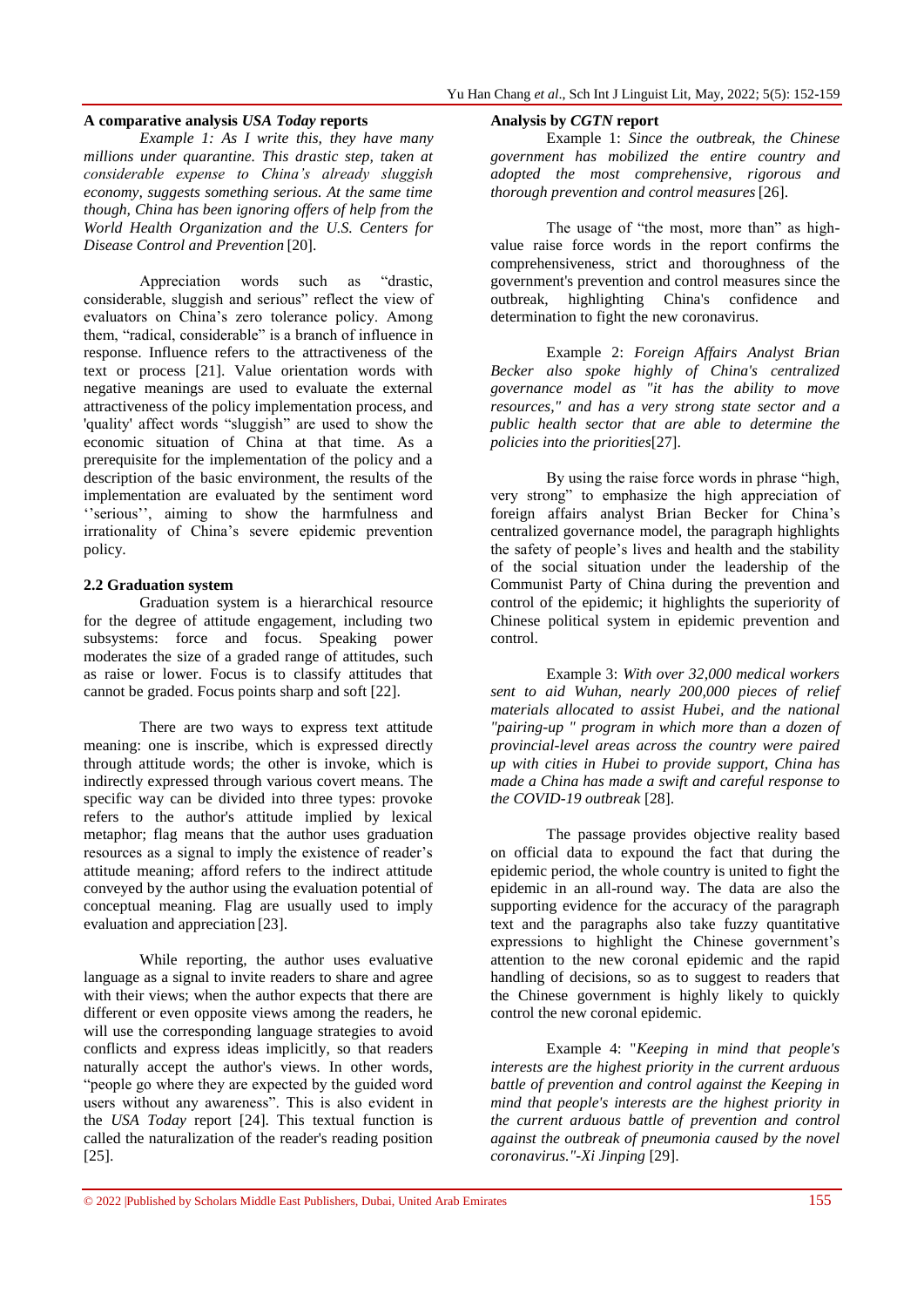The highest priority is used to emphasize the idea that people's interests are the top priority in the current struggle against the new coronavirus-induced pneumonia showing the people-centered concept.

The necessity of the leadership of the Communist Party of China in the anti-epidemic struggle underlines that the Communist Party of China's stay true to the Party"s original aspiration and founding mission. They firmly hold the belief that the people's position is the fundamental political position of the Communist Party of China, which essentially distinguishes them from other political parties.

#### **A comparative analysis of** *USA Today* **reports**

Example 1: *The numbers of coronavirus diagnoses are rising every day, and due to China's suppression of information, there's still so much we don't know.*

*Reports that the problem is in trusting the official numbers: "Yesterday, I saw on social media that someone noticed that the ratio in the Yesterday, I saw on social media that someone noticed that the ratio in the official figures for the total dead to the total diagnosed cases has remained exactly 2.1% every day since Jan. 30. I felt my face crumple as I stared at the numbers. I had forgotten that every piece of news must be examined for how it is being used to strengthen the regime's rule... I so badly want to believe in the Chinese government when millions of lives are on the line* [30].

This excerpt has a large number of force words to indicate the affirmative degree of speech to clarify its purpose. Among them, the attitude is modified in "so much, exactly, badly, undoubtedly, still, must, everyday" etc. The voice of force is raise volume and is intended to highlight the objectivity of the data source and the author's position with high-grade, as well as the universality of the problems existing in the criticized party and the rationality of criticizing the other party so as to enhance the objectivity and rationality of the discourse. The word "suppression" contains and emphasize the tone of negative criticism; while "perhaps, probably, often" and other lower volume words are used to lower and soften the rationality of the China"s stance and approach to obscure the positive significance of the measures taken by China, and to portray China as deliberately concealing the facts, maliciously blocking access to information and being irresponsible to the people.

In addition, the excerpt has an obvious focus, "official number, official figure, social media", make their data sources have obvious directions, expand the supporting surface of their discussion, and force and focus complement each other. Using the high-level graduation to highlight and expand China"s fine points in the process of fighting the epidemic. The subtle points are over exaggerated. While the usage of the

lower volume of the graduation system softens and obscures the characteristics and achievements of China in the process of anti-epidemic so as to guide readers to subconsciously form a negative image of the criticized side of China.

What's more, in the further analysis of paragraph-selection reports, the explicit expression of the implied attitude of the report should also be uncovered from the usage of vocabulary, graduation resources, and the meaning of concepts by news writers. For example, when it is said that the infection rate in China has remained at 2.1% since January 30, the report does not directly point out what author's belief that there is a cover-up of the real epidemic data by the Chinese government, but rather counsels audiences through utterance evaluation, "magical virus", "face crumple" and "strengthening the regime's rule" to alert readers to the possibility that this could contain changes in the published data which intends to express negative criticism and the inappropriateness of this action.

Example 2: These and similar safety lapses are happening with disturbing regularity *at elite U.S. labs operated by government agencies, the military, There is no reason* to *believe* they aren't happening at labs in other countries *as well* [31].

The report also reflects the rich application of the naturalization function of the graduation system. The report takes the fact that the United States virus laboratory leaked the pathogen in 2014 as an intervention, and extends to today's new coronavirus epidemic. Example 2, "there is no reason, believe, as well", is a strong morpheme intended to highlight the plausibility of speculation. Based on the fact that a leak of a safe multi-regulated laboratory in the United States, it deduces the possibility of a leakage from a laboratory in Wuhan and the possibility that the coronavirus outbreak was caused by a leakage. "Deadliest, deadline, disaster and nobody, in decades, vulnerable, rip" are used to sharpen the tone, describing the great danger of the coronavirus leaked out of the US before, thus highlighting the huge harm of the leaked germ. Then it puts forward the cause of the leaked virus in Wuhan which as rumor implicitly leading the reader to connect the two events as a matter of course.

Example 3: *Those facilities include the Wuhan Institute of Virology, which specializes in coronavirus research, collecting specimens from wild bats in search of new viruses and conducting experiments The Institute of Virology, which specializes in coronavirus research, collecting specimens from wild bats in search of new viruses and conducting experiments* [32].

The author uses the appraisal language "specialize in" in the selection as a signal to imply that Wuhan Institute of viruses specializes in extracting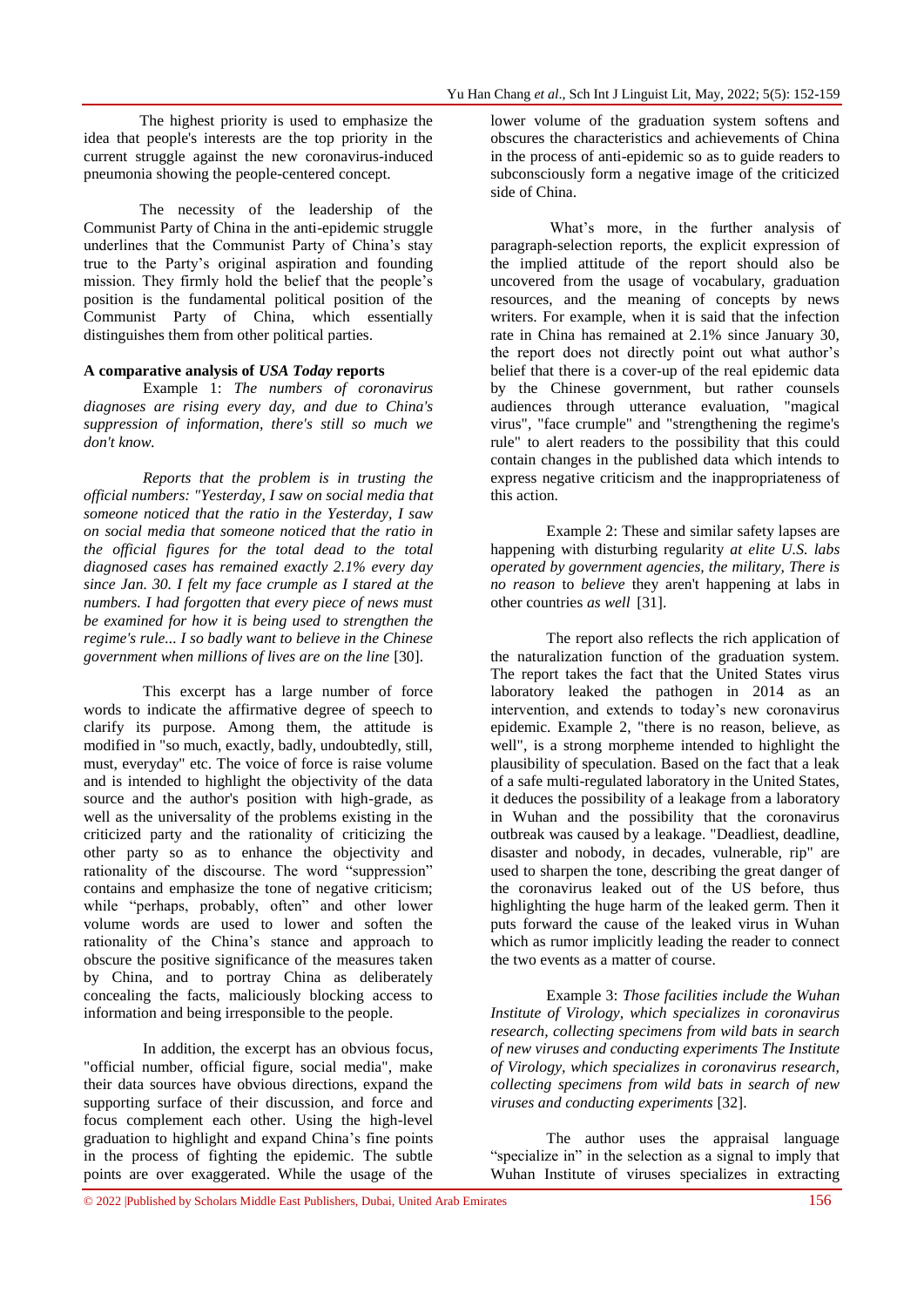viruses from animals, and later uses "specimen vials dating to the 1940s and 1950s", "specimen vials dating back to the 1940s and 1950s", "it was declared eradicated from the planet in 1980. labs in 2014", ["records showed"](https://www.documentcloud.org/documents/1691884-ia02#document/p185) that officials in 2014", "University's AgCenter in Baton Rouge in 2008 for [serious biosafety](https://www.usatoday.com/story/news/2015/05/28/biolabs-pathogens-location-incidents/26587505/)  lapses while researching." and other quantitative examples to trigger attitudes and "as many as , secretly" objectively describes the security incidents that exist around the world.

Graduation as a measure of engagement plays an important role in enhancing or weakening tone "Why the Wuhan lab-leak theory shouldn't be dismissed?" In the report, the hazard of laboratory leakage was introduced through the laboratory leakage events in the United States and other parts of the world. Then, the SARS event in Beijing in 2003 was used as a further supplement to illustrate that there may be security risks in Chinese laboratories, and finally the new coronal epidemic was pointed out which enhances the focus of the article, further sharpens the theme of this article.

In the article, there is no direct point to Wuhan Institute of viruses. The evaluation of the virus laboratory is used to express views in an implicit way of analogy, which enhances the specificity of the article, makes it more convincing, reduces and avoids conflicts with reader"s views, and guides readers to naturally agree with their views.

## **IV. DISCUSSION**

In the coverage of China's confrontation with new coronavirus epidemic, the vocabulary used by *CGTN* is full of positive meaning. This fully reflects the confidence and determination of the people to fight against the epidemic under the leadership of the Communist Party of China. The report quoted President Xi Jinping"s words to reflect the Chinese Communist Party"s people-centered nature in the process of antiepidemic.

*CGTN* has always maintained a positive cognition on the reports of epidemic prevention and control in China. Such cognition stems from President Xi Jinping"s confidence in the public and from WHO"s high praise for the effectiveness of China's epidemic prevention. The positive cognition of *CGTN* is based on the conclusion that the epidemic situation in China is showing a trend of taking a favorable turn.

It is noteworthy that *CGTN* has also reported on the female workers contributing to the new coronavirus. During the joint anti-epidemic period, female workers were also active in various positions, contributing to the fight against the epidemic.

*CGTN* reports on the new coronavirus include government, social groups, hospital doctors, patients, volunteers and the public, covering all aspects of all

trades and professions, fully reflecting the humanistic care of influential national media for the people.

*CGTN* as a representative of the image of China's intercultural median, publishes reports combined with multi-views, to a certain extent, reflects the objective and fair image of China, outward shows that China is a country willing to accept multievaluation.

*USA Today*"s news coverage of the new coronavirus tend to be further analyzed in the form of intervention, often constructing facts on facts and confusing similarities to guide readers to believe in one side's position.

Among them, the graduation system is frequently used, highlighting the objectivity of the data source and the position of the article's author with highgrade, in order to enhance the objectivity and rationality of the discussion, while using negative social esteem words and lower volume force words to soften the position of the criticized party, China, blur the positive significance of the other party"s measures, so that the reader is naturally affected by the author's viewpoint.

Meantime, in the news reports, the reasons, processes and results of the anti-epidemic measures are modified with varying degrees of modal and affect words, so that readers have a stronger understanding of China"s approach to the anti-epidemic.

It is worth noting that the reports often do not directly and positively point out China's issues they believe, but through projection of engagement, the introduction of other words to remind readers of which practices are harmful, undemocratic and inappropriate. News reports mainly focus on China"s measures to combat the epidemic, while the positive contribution of different subjects during the outbreak accounted for a small proportion making it difficult to present the overall picture of China"s epidemic resistance.

There are many interviews with interviewers in the content of the reports, and interviews with Chinese citizens show a positive image of China, which also appears several times in the reports. The US recognizes China's strength to a certain extent, but raises a series of questions about the transparency of China's fight against the epidemic, etc.

In the content of the report, there are many interviews with Chinese citizens to show a positive image of China, which also appears many times in the report. The United States puts forward a series of questions about China"s anti-epidemic transparency, although they recognize China"s strong strength to a certain extent.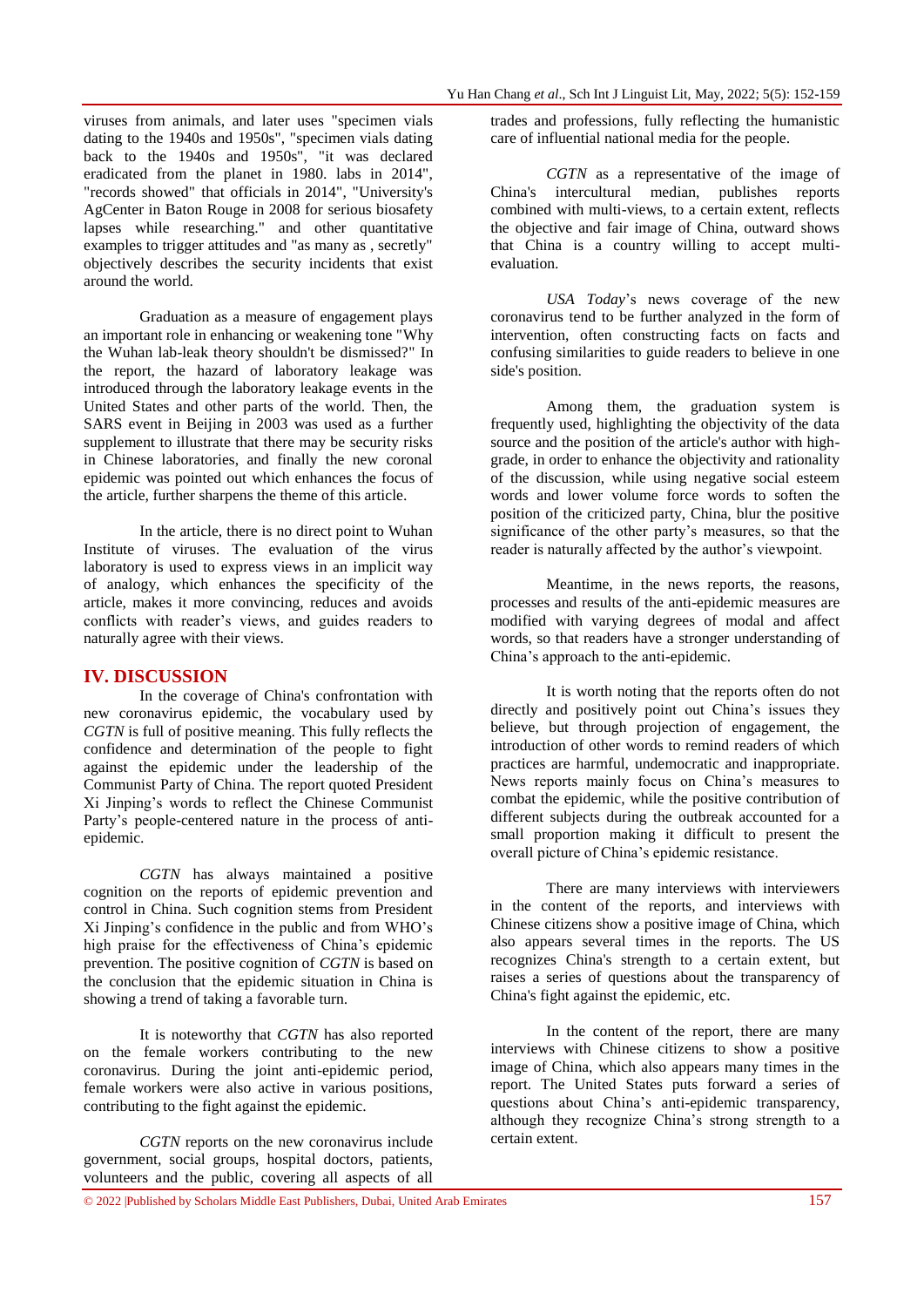### **V. CONCLUSION**

In the Chinese press coverage of the new coronation epidemic, the attitude system is widely used. a large number of emotional words such as quality and process emotion are modified or the positive evaluation of the anti-epidemic process plays an important role in shaping the image of a responsible great power that adheres to democracy, attaches importance to human rights, and actively proposes and implements antiepidemic measures.

At the same time, China"s reports on specific events in the epidemic are very detailed, and they are emotional and guided by correct values. In these reports, the Chinese side has carried on the detailed explanation and the powerful counterattack to the false statements made by the West to smear China which is very worthy of affirmation.

The US side, on the other hand, the usage of affect system is relatively less in order to weaken the reporter"s own value orientation, and the usage of graduation system is more in order to emphasize the objectivity of elide dialogism and through the introduction of reference dialogism to establish the value orientation of this article. Meanwhile, linking the logical inevitability of two or more events and reported events to speculate the irrationality of reported events which further to blur the Chinese characteristics and effectiveness of China. In general, these practices are intended to guide readers to subconsciously form a negative image of China.

In the context of this outbreak, we can find that there are some deficiencies in news reports that can be improved. The proportion of positive and negative reports on the Chinese side is unbalanced, with more positive and neutral reports. During the new coronation epidemic, news reports mainly focus on China"s positive actions and the courage to assume responsibility. However, due to different communication concepts and audience news concepts, the acceptance of positive news reports is different, which is prone to misunderstanding or even misunderstanding.

Therefore, we should adjust the mode of discourse expression: adopting naturalization function of graduation system. A comprehensive introduction to the background of news reports helps foreign audiences understand the whole picture of things. If the background of important things is not reported or briefly reported, readers will have some difficulties, obstacles and misunderstandings. Emphasizing the background of the event and China"s specific national conditions helps to strengthen the rationality of our stance, so as to guide readers to accept the information conveyed by the discourse report and to enhance the effectiveness of external communication and serve the construction of a better national image.

In shaping the country"s image, the US dilutes its tendency by emphasizing the objectivity of data and rhetoric, making its articles more persuasive. In this regard, we can also intervene more external evaluations and the voices of foreign people in multi-perspective reports which can make the events more stereoscopic. In addition, using the voices of the masses to further perceive the national image is a useful measure to shape the national image.

When shaping the image of the country, the US side downplays its own tendencies by emphasizing the objectivity of data and other words, making its own articles more convincing. In this regard, we can also intervene more in foreign evaluations, the voices of the people, and multi-perspective reporting to make the events more three-dimensional and perceptible, using the voices of the people to further perceive the country's image and thus to shape the image of our country.

The media should be fair and objective to explain the facts to the masses, bring accurate information for the public, and should also have humanistic care when informing the public of such major public events as the new coronavirus. Because at these important moments, the role of the media is not only a tool for transmitting information, but also a source for people to obtain hope and support confidence.

In today"s complex and ever-changing international situation, China should vigorously shape its national image, and actively create a good international public opinion environment for itself by means of international communication, which is of great significance for the improvement of its international discourse powers. By comparing and analyzing the differences between Chinese and American media coverages, readers can realize the profound meaning behind the surface vocabulary and the attitude and position conveyed from a broader perspective, which is helpful for the audience to objectively view the report and further confirm the efforts made by China. It also provides some reference for the improvement of news reports.

#### **REFERENCE**

- 1. 王玉梅.论国际新闻的传播与国家形象关系[J]. 媒体时代,2015(8):86.
- 2. 王玉梅.论国际新闻的传播与国家形象关系[J]. 媒体时代,2015(8):86.
- 3. 王丹.做好新时代中国国家形象的调研与塑造— —《中国国家形象全球调查报告 2019》发布会 综述[J].对外传播,2020(11):24-25.
- 4. 陈沫.浅谈中国国家形象的对外宣传[J].理论界 ,2011(10):192-195.(
- 5. 评价理论的系统功能语言学溯源、沈忆宁)
- 6. 王振华.评价系统及其运作——系统功能语言学